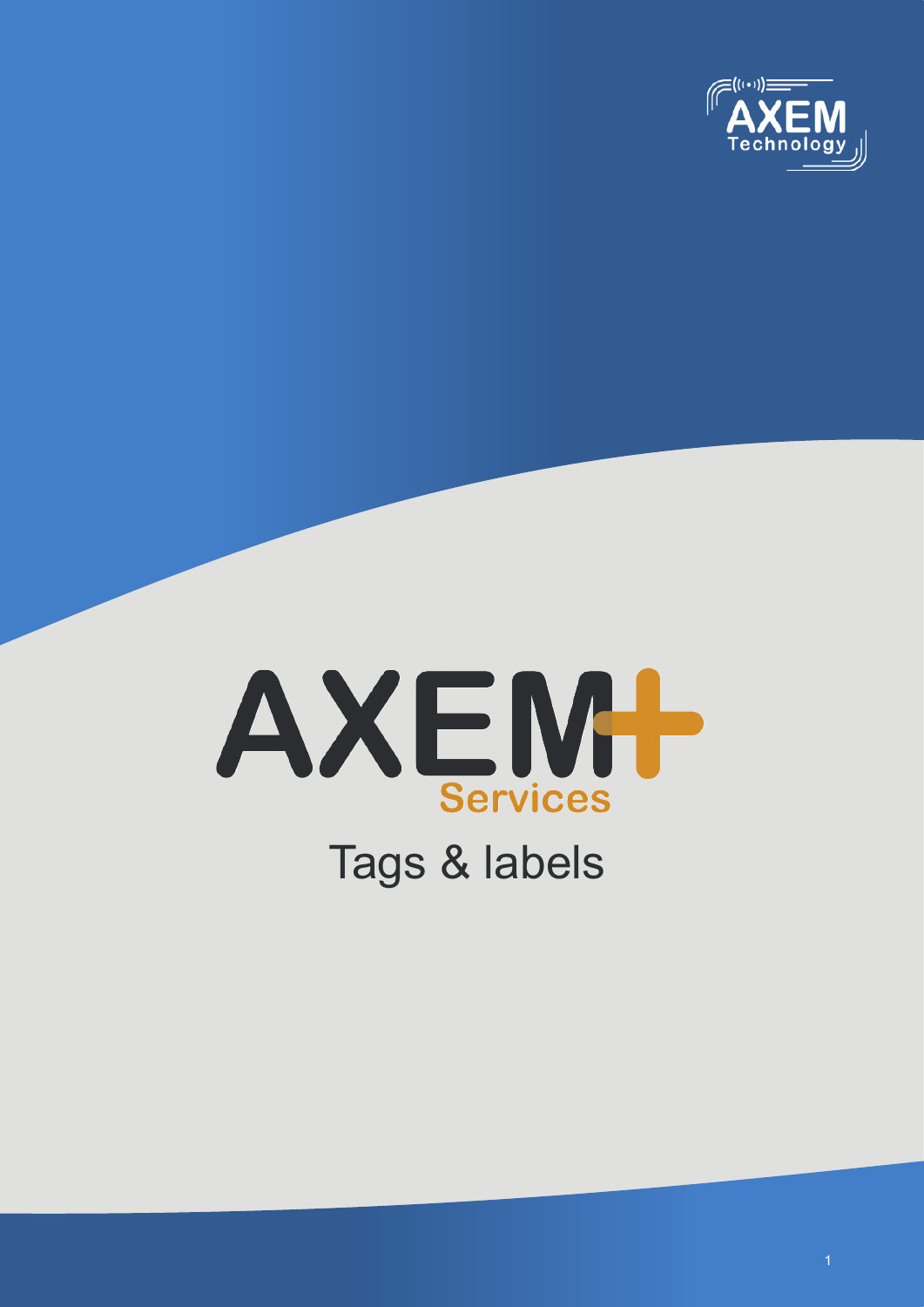



## **Studies**

- Analysis of the customer's needs and environment.
- Evaluation of the functionalities, performances and behaviours of the tags according to a set of specifications:
	- o Simulations: design and modeling of the antenna and its environment, optimizing antenna parameters and performance.
	- o Materials characterization.

 o Study of the sensitivity of the tags to different factors: orientation, sensibility and radiation diagram.

- o Analysis of tag behaviour in a specific environment.
	- o Tests of the tags' resistance to high temperature cycles up to 400°C.
	- o Comparative studies.
- Recommendations based on the results of research and measurements.



Anechoic chamber to test tag reading performance



Climate chamber to test the environmental resistance of tags



Measures of the reading performance of the Explorer L dual tag at the Voyantic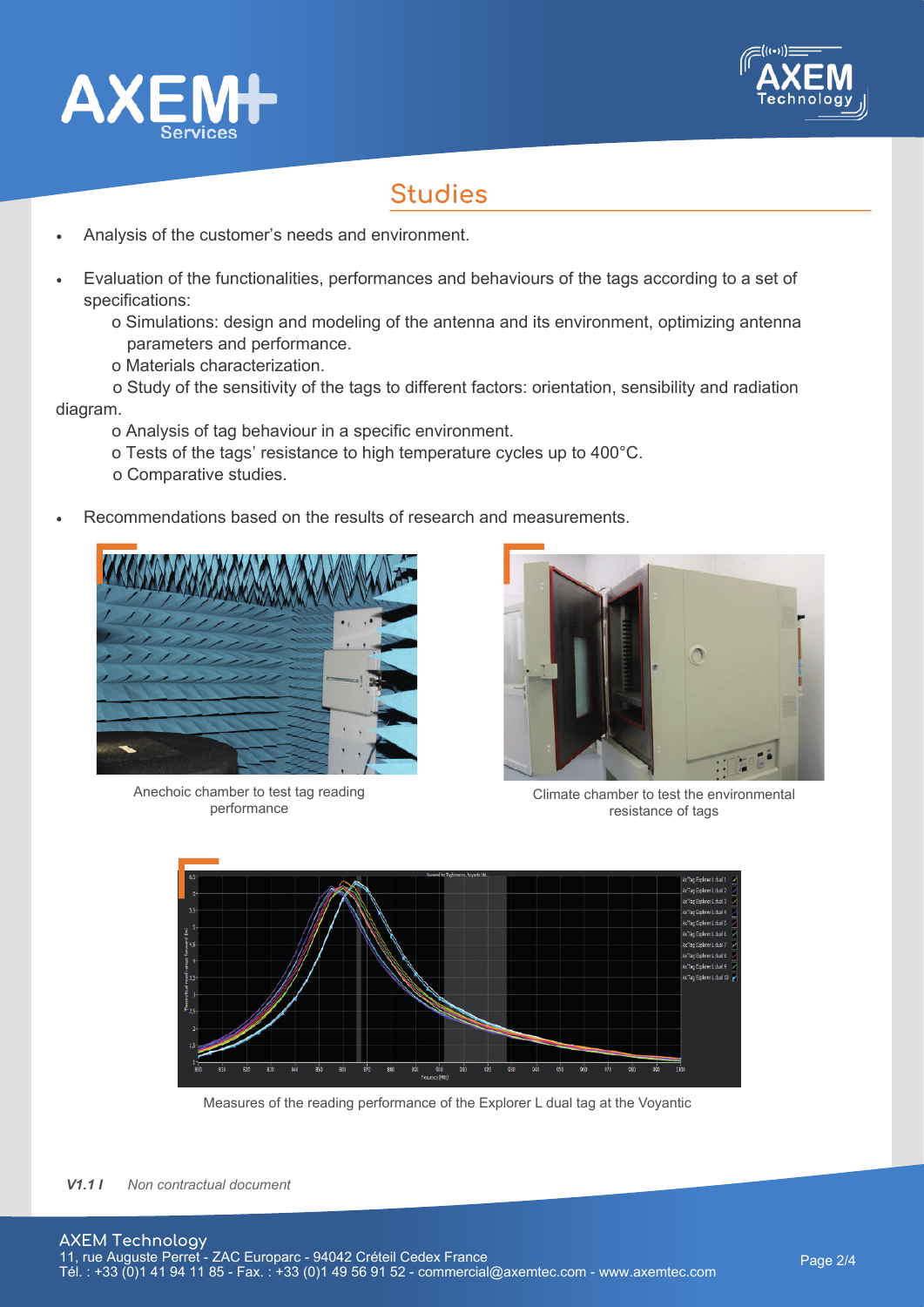



#### **Custom design**

- Adaptation of existing products to a customer project: o Fixing method: standard, reinforced adhesive. o Type of packaging: label or hard tag. o Chip type: UHF, HF, LF, dual technology.
	- o Memory capacity: up to 64Kbits.
- Compliance with specific norms and standards:
	- o GS1 (GTIN, GIAI...).
	- o ATA Spec 2000 (aeronautics, defence).
	- o ATEX zones 1 and 2.
	- o OEKO-TEX, MR conditional.
- Creation of custom products in the AXEM Lab according to customer specifications: simulation, prototyping, performance measurements in an anechoic chamber.



Chip transfer machine



Design of a tag for aeronautics





Surface current density of a tag **Design of a tag that can be integrated into concrete**